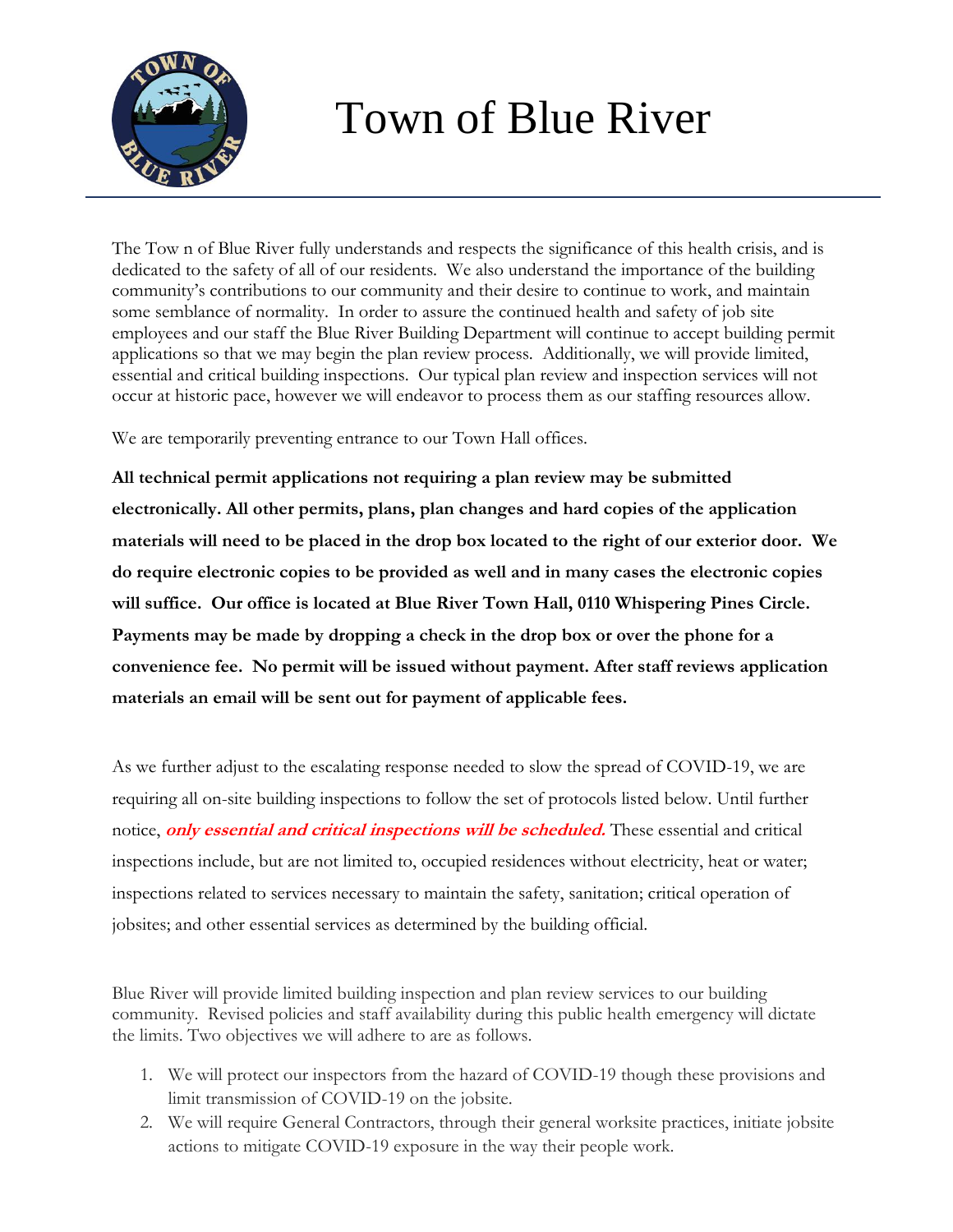**Once inspections are approved to be scheduled, the Blue River Building department will require the contractor to demonstrate that the following mitigation strategies are being implemented on the jobsite in order to achieve the above stated objectives:** 

- a. Proper hand hygiene and sanitation measures must be readily available to all employees, and vendors and frequently utilized by all employees and vendors. These measures shall be in the form of hand washing sinks or hand sanitizer stations (sanitizer to contain >60% alcohol).
- b. Environmental cleaning guidelines from the US Centers for Disease Control and Prevention (CDC) must be followed (e.g., clean and disinfect high touch surfaces frequently).
- c. Social distancing recommendations must be met, include limiting contact of people within 6 feet from each other for 10 minutes or longer, and any other applicable social distancing requirements that are promulgated. No more than 10 persons shall be gathered on the jobsite at any time.
- d. Employees must be screened for coronavirus symptoms each day and excluded if symptomatic.
- e. General Contractors must ask workers if they have symptoms of COVID-19 (fever over 100.4°F, cough or shortness of breath) and, if they do, prohibit symptomatic attendees from being on the jobsite. This screening for COVID-19 symptoms should occur daily for all workers. Example of a [screening tool.](https://drive.google.com/file/d/1-hhX1bpGe03718zdrxV-IIipdPdnW55-/view)
	- i. If an employee is found to be ill, they shall not report to work for at least 7 days after symptoms started or 72 hrs. after fever ends and other symptoms improve, whichever is longer. In determining fever and other symptom improvement, no fever or symptom suppressing medicines may be used.
	- ii. What if a household member has respiratory symptoms and/or fever? Based on the needs of the jobsite, these personnel may be permitted to continue to work following potential exposure to COVID-19, provided they remain asymptomatic (no symptoms). Personnel who are permitted to work following an exposure should self-monitor under the supervision of the General Contractor including taking their temperature before each work shift to ensure they remain afebrile (without a fever). On days these individuals are scheduled to work, the General Contractor must require the staff person to measure temperature and assess symptoms prior to their starting work. Per [CDC Guidance.](https://www.cdc.gov/coronavirus/2019-ncov/php/risk-assessment.html) Results are to be reported daily to the General Contractor. This check-in process is to continue for 14 days after the household member recovers from their illness.
- f. Older adults and individuals with underlying medical conditions that are at increased risk of serious COVID-19 must be encouraged not to be on the jobsite.
- g. Have all relevant work complete prior to scheduling inspections.
- h. There shall be a single point of contact on-site and communication on site will be by phone or carried out with a minimum six feet separation at all times with inspector.
- i. Contractors and subs shall not be staged in the inspection areas.
- j. Minimize the need for contact with surfaces on job sites.
- k. Contractors, if possible, shall cluster multiple inspections to ensure fewer visits on site. For instance building, mechanical, electrical, plumbing inspections should be scheduled the same day.
- l. Final inspections will be done with no one else in the building.
- m. If the terms outlined in these building department policies and the job site safety